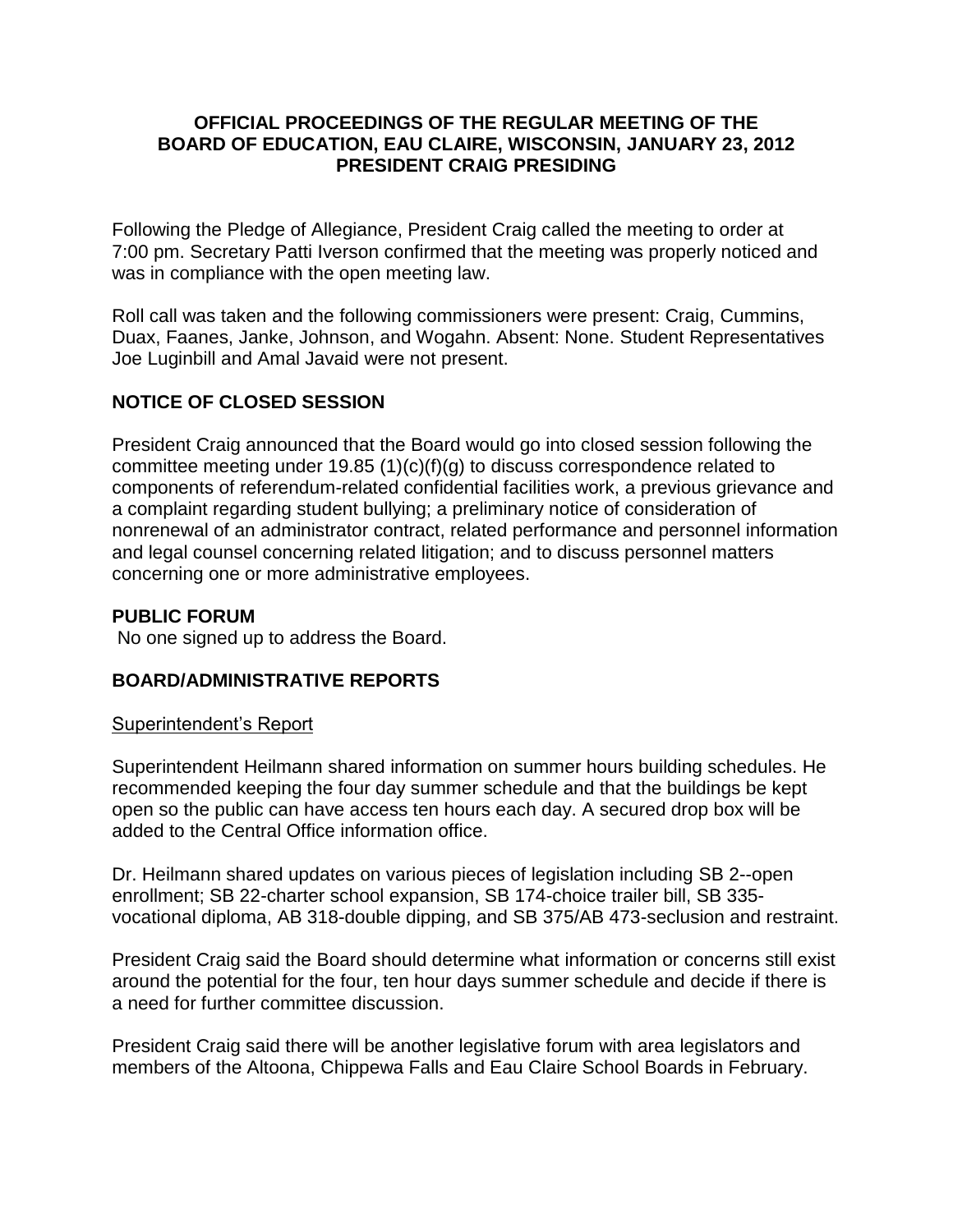## Communication to Superintendent/Board President

President Craig circulated a notice for an open house that will be held at UW-Eau Claire in the College of Education to gain ideas and have conversations with local school board members and administrators regarding needs in this area.

Several Board members recently attended the Wisconsin Association of School Board Convention and they will share highlights of sessions attended at the next meeting.

Student Representative Report There was no report.

Other Reports

*Policy and Governance Committee* There was no report.

*Budget Development Committee*

There was no report.

# **CONSENT RESOLUTION AGENDA**

Board members asked to pull Resolutions 3, 8 and 9 from the consent agenda.

Com. Wogahn moved, seconded by Com. Cummins, to approve the consent resolution agenda consisting of the following items:

- The minutes of Board meeting of January 9, 2012 as mailed.
- The minutes of closed session of January 9, 2012, as mailed.
- $\bullet$  The financial report as presented.
- $\bullet$  The budget adjustments as presented.
- The matters of employment of January 23, 2012, as presented.
- The Board of Education hereby moves to give the identified administrators (Christine Heilman, Colleen Miner, Robert Modjeski, Teresa Nuttelman and Melissa Olson) written notice of renewal of their one year administrator contracts with the District for the 2012-2013 school year.
- ◆ Preliminary notice of non-renewal of teachers on emergency contracts

Consent resolution agenda items approved by unanimous roll call vote.

# **INDIVIDUALLY CONSIDERED RESOLUTIONS**

### Resolution #3 – Gift Report

Com. Wogahn moved, seconded by Com. Faanes to approve the gifts in the amount of \$23,072.24 for the period December 1, 2011, through December 31, 2011, as presented.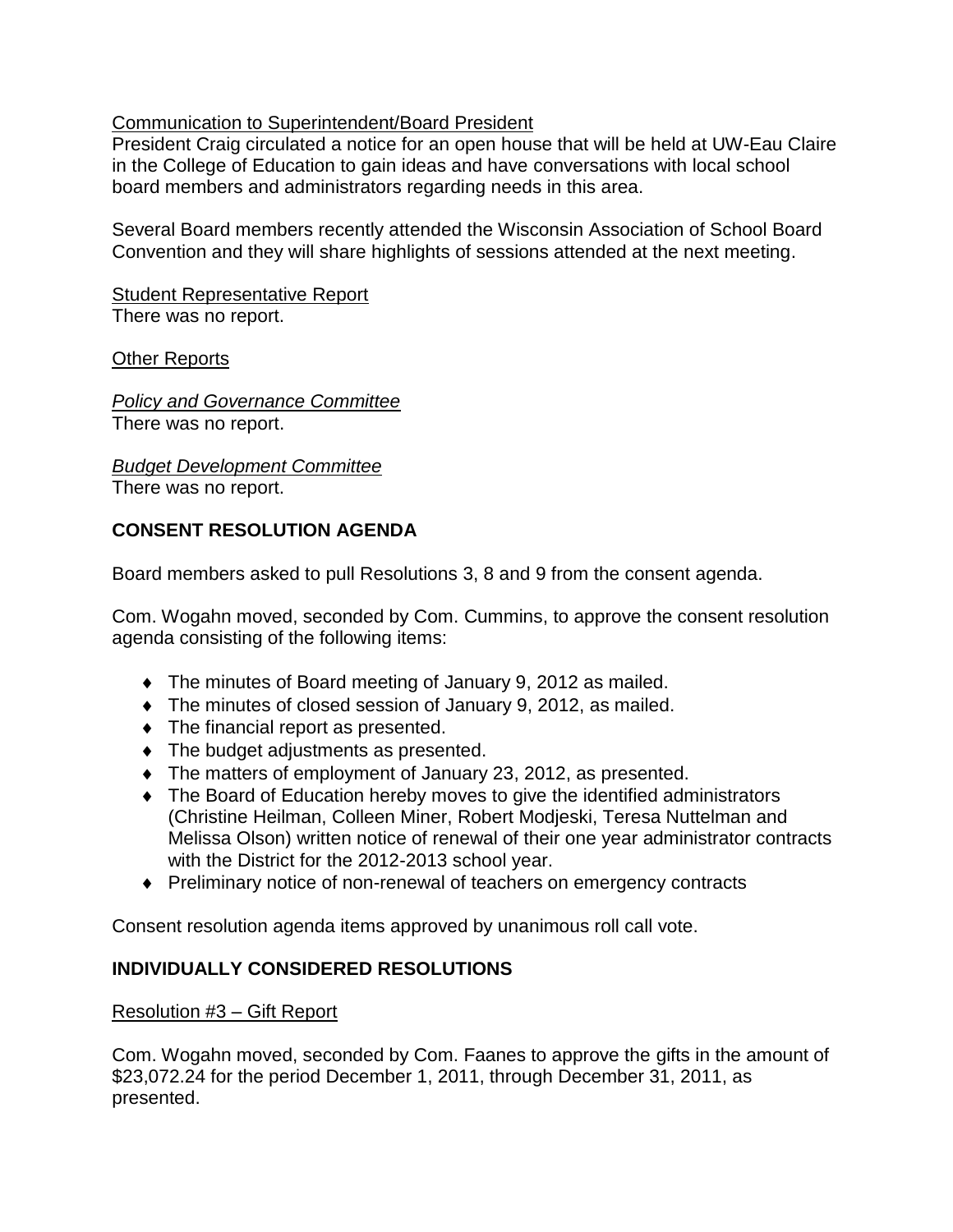Com. Cummins asked if gifts received through the Foundation would show up on the gift report. Mr. Van De Water said that they would.

Motion carried by unanimous roll call vote.

### Resolution #8 -- Authorize fixed term two-year administrator contracts pursuant to Wis. Stats. §118.24 for individual moving from a one-year to a two-year contract

Com. Cummins moved, seconded by Com. Faanes, that the Board of Education approves the revised two year administrator contract for use with administrators covered by the ECAA agreement. The Board of Education hereby moves to offer the identified administrators (Delesa Boley, Robyn Criego Kristine Dimock, Chad Erickson, Michael Erickson, Sarah Lynch, Ann Franke, Michelle Golden, Heather Grant, Todd Johnson, Susan Kern, Trevor Kohlhepp, Kimberly Lauterbach-Koller, Jennifer McDonough, Timothy O'Reilly, Kimberly Hill Phelps, Timothy Skutley, Susan Steffes, Andrew Thiel, David Valk, Michele Wiberg, Kaying Xiong, and Amy Zais) the fixed, two year administrator contracts with the District that the Board has approved for the 2012- 2014 school years and, further, to notify the identified administrators by January 31 that it will not provide a one year extension to cover the 2013-2014 school year.

There was Board discussion about the term of the contracts (whether the two-year period was intended to be 2011-2013 or 2012-2014). There will no longer be automatic extensions. Extensions will be based on individual performance evaluations.

Com. Johnson moved, seconded by Com. Duax, to separate the above motion into two parts. Motion carried by the following roll call vote: Ayes: Cummins, Duax, Faanes, Johnson and Wogahn. Nays: Craig and Janke.

Part one of the motion whereby the Board of Education moves to approve the revised two year administrator contract for use with administrators covered by the ECAA agreement carried by the following roll call vote: Ayes: Craig, Duax, Faanes, and Wogahn. Nays: Cummins, Janke, and Johnson.

Com. Wogahn moved, seconded by Com. Faanes, that the Board of Education hereby moves to offer the identified administrators the fixed, two year administrator contracts with the District that the Board has approved for the 2012-2014 school years. Motion carried by the following roll call vote: Ayes: Craig, Duax, Faanes, Janke, and Wogahn. Nays: Cummins and Johnson.

Com. Faanes moved, seconded by Com. Duax, to notify the identified administrators indicated in previous motion by January 31 that it will not provide a one year extension to cover the 2013-2014 school year. Carried by unanimous roll call vote.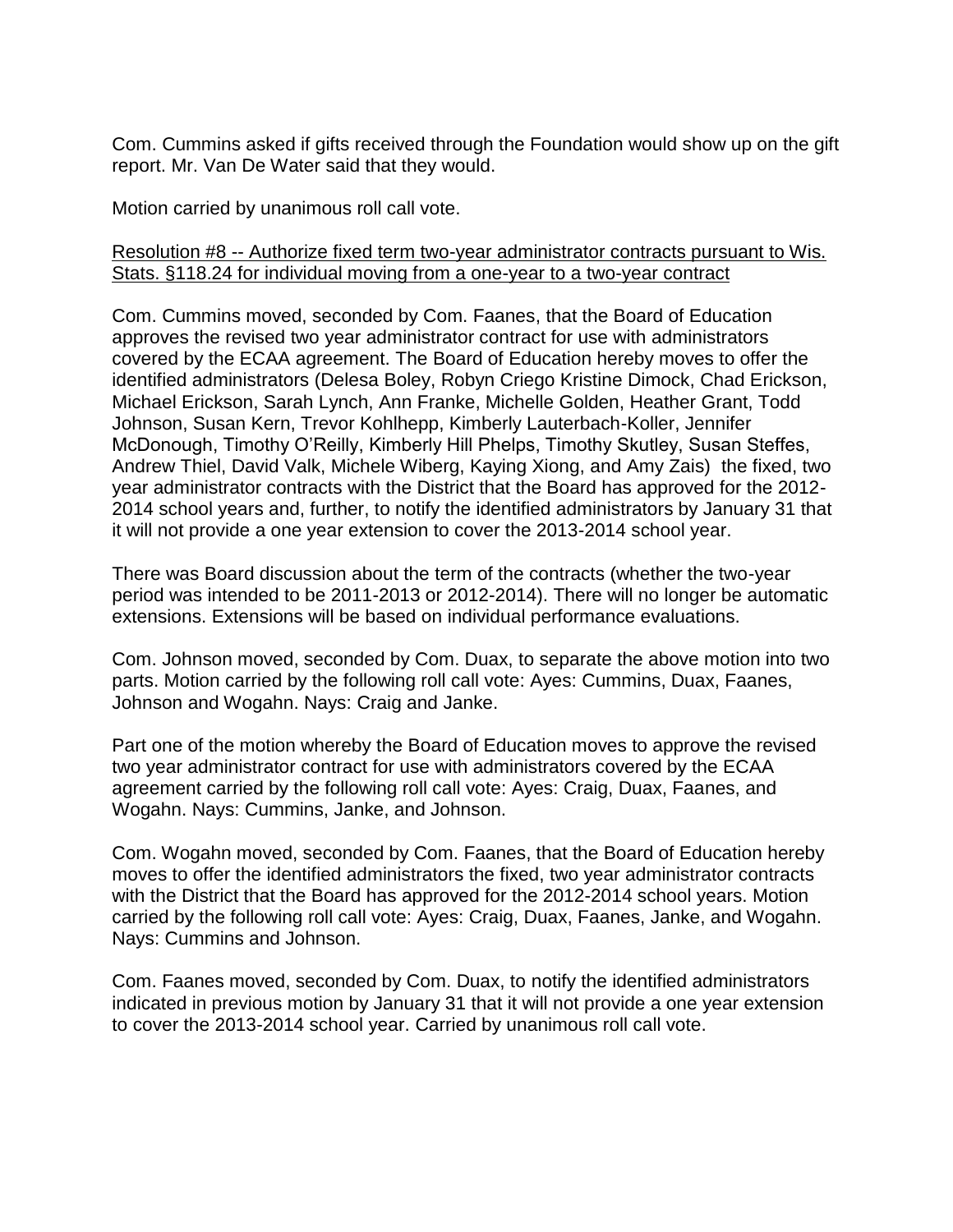Resolution #9 -- Authorize Fixed Term Two-Year Administrator Contracts Pursuant to Wis. Stat. §118.24, for Individuals Moving from a One-Year to a Two-Year Contract

Com. Wogahn moved, seconded by Com. Faanes, that the Board of Education hereby moves to offer the identified administrators (Kurtis Madsen and David Oldenberg) administrator contracts with the District for the 2012-2014 school years. Motion carried by the following roll call vote: Ayes: Craig, Duax, Faanes, Janke, and Wogahn. Nays: Cummins and Johnson.

### Resolution #11 – Payment of Bills/Payroll

Com. Duax moved, seconded by Com. Wogahn, to approve payment of all bills in the amount of \$4,688,026.25 and net payroll in the amount of \$4,736,900.72 for the period December 1, 2011, through December 31, 2011, as presented. Carried by the following roll call vote: Ayes: Craig, Cummins, Duax, Janke, Johnson, and Wogahn. Abstained: Faanes.

Regular meeting adjourned.

Submitted by Patti Iverson, Board Secretary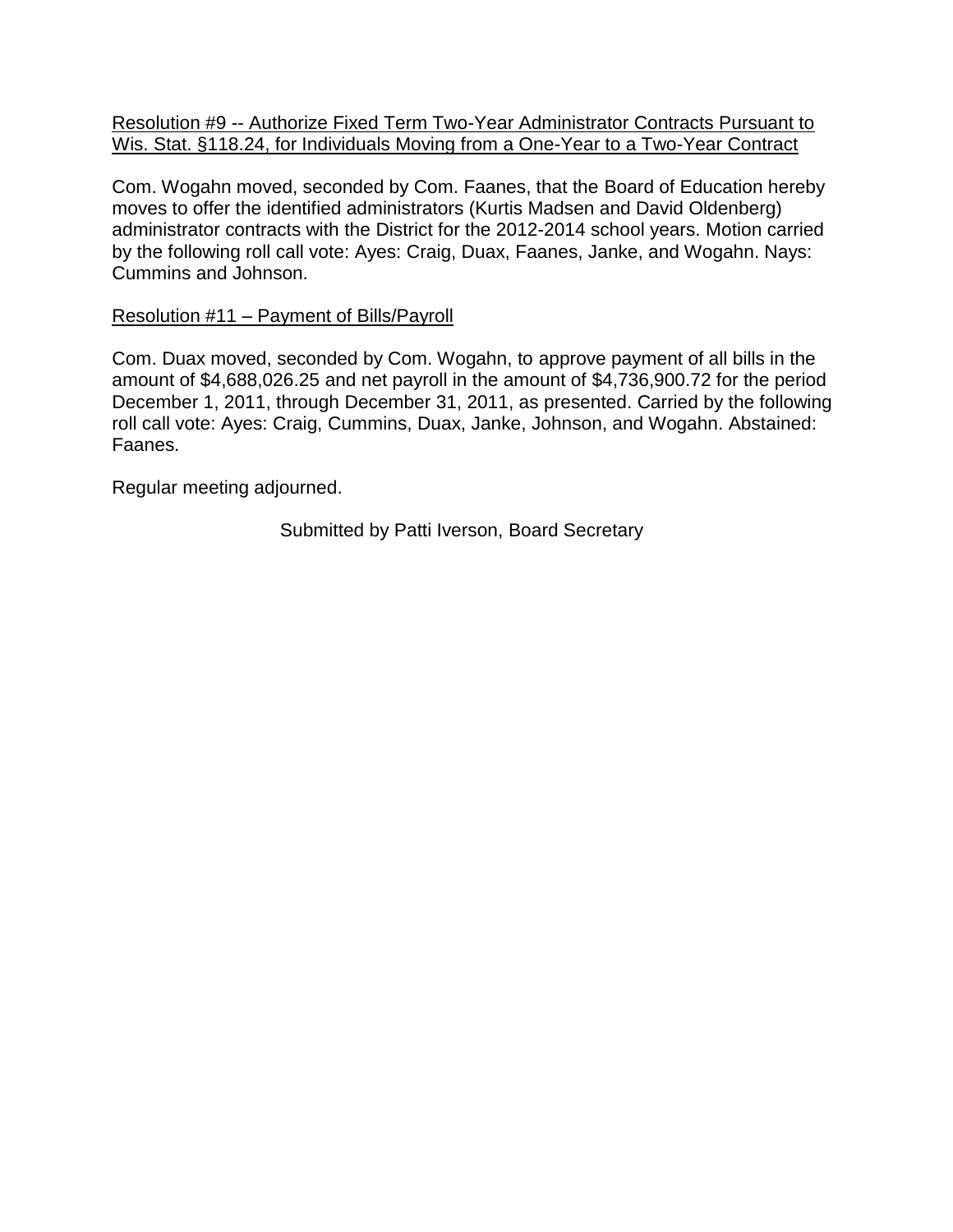#### **COMMITTEE MEETING BOARD OF EDUCATION – EAU CLAIRE, WISCONSIN JANUARY 23, 2012**

1. Call to Order – Committee Meeting

Board Members present: Craig, Cummins, Duax, Faanes, Janke, Johnson, and Wogahn. Absent: None. Student Representatives Joe Luginbill and Amal Javaid were not present.

#### 2. Committee Reports/Items for Discussion

A. Update of Work Related to the Development of the Employee Handbook & Review of Issues for BOE Input

Executive Director of Human Resources Fred Weissenburger said the Handbook Advisory Committee has met three times and have several additional meetings scheduled. The handbook will have six sections. The largest section is Section 1 and that is what the committee has been working on to date.

Dr. Weissenburger shared the timeline for the committee in bringing each section forward for Board review. Final Board review and approval is expected to be completed by May 21, 2012. Board members encouraged the committee to get feedback from the Board, especially on controversial issues, before the committee moves too far along in the process.

There were three key issues that the Advisory Committee identified as having potential to be controversial including the definition of what constitutes management rights, the definition of what constitutes a full time employee, and questions regarding the accumulation and use of sick leave. Com. Johnson added a fourth which are pay periods for ten month employees.

The four key issues identified will be brought back to the Board at the next meeting and will include the rationale for what is included and relevant resources for pros/cons for those issues.

B. Viability of a Referendum

Superintendent Heilmann shared a chart provided by Robert W. Baird & Company which showed the timelines for the BOE approving a referendum to be presented to the public. If the Board elects to hold a referendum, administration recommended an April 2013 date. He noted that a Fall 2012 date would have the same fiscal year impact (2013-14) and thus the April